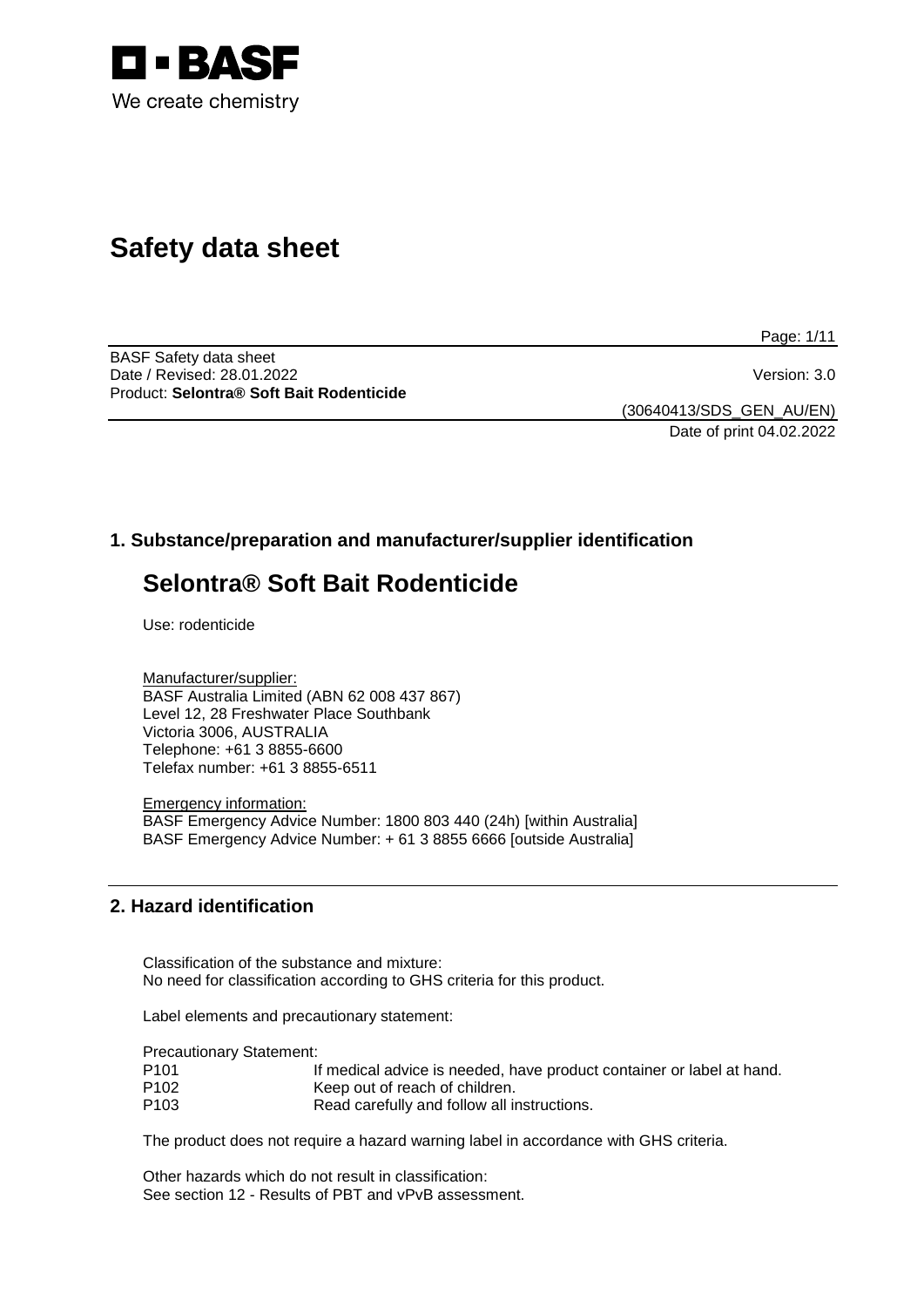Page: 2/11

BASF Safety data sheet Date / Revised: 28.01.2022 Version: 3.0 Product: **Selontra® Soft Bait Rodenticide**

(30640413/SDS\_GEN\_AU/EN)

Date of print 04.02.2022

If applicable information is provided in this section on other hazards which do not result in classification but which may contribute to the overall hazards of the substance or mixture. This product is hazardous to mammals, including domesticated animals, and birds. Exposure of nontarget animals should be prevented.

## **3. Composition/information on ingredients**

#### **Chemical nature**

Substance nature: mixture

Bait, rodenticide

Contains: cholecalciferol (Content (W/W): 0.075 %)

Hazardous ingredients

Palm oil

Content (W/W): < 50 % CAS Number: 8002-75-3

corn oil

Content (W/W): < 30 % CAS Number: 8001-30-7

sucrose

Content (W/W): < 15 % CAS Number: 57-50-1

Wheat flour

Content (W/W): < 15 % CAS Number: 130498-22-5

## **4. First-Aid Measures**

General advice: Remove contaminated clothing.

If inhaled: Keep patient calm, remove to fresh air.

On skin contact: Wash thoroughly with soap and water

On contact with eyes: Wash affected eyes for at least 15 minutes under running water with eyelids held open.

On ingestion: Rinse mouth and then drink 200-300 ml of water.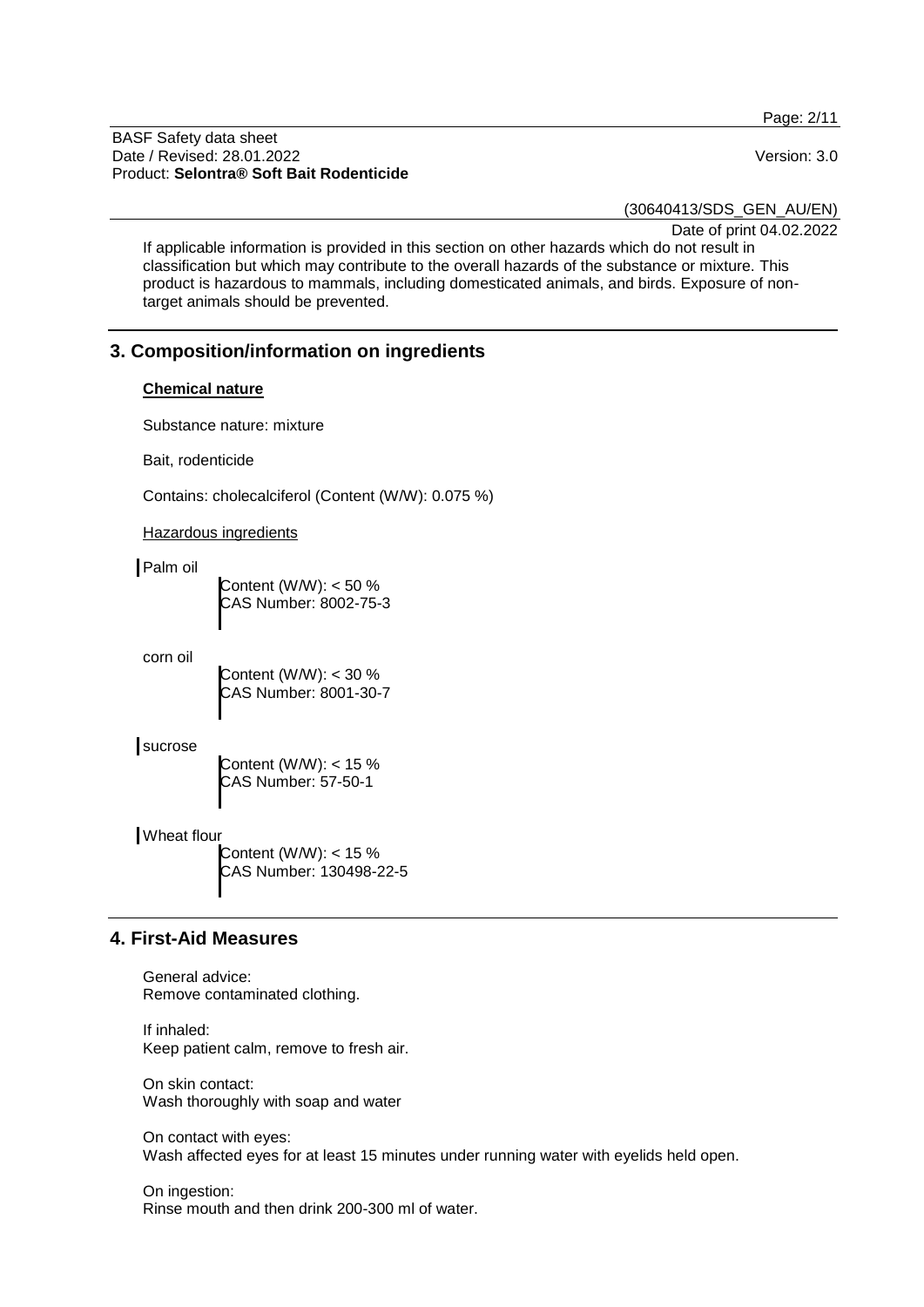Page: 3/11

BASF Safety data sheet Date / Revised: 28.01.2022 Version: 3.0 Product: **Selontra® Soft Bait Rodenticide**

(30640413/SDS\_GEN\_AU/EN)

Date of print 04.02.2022

Note to physician: Symptoms: (Further) symptoms and / or effects are not known so far Hazards: Chronic overexposure has been reported to cause hypercalcemia. Treatment: Treat according to symptoms (decontamination, vital functions), no known specific antidote.

#### **5. Fire-Fighting Measures**

Suitable extinguishing media: water spray, foam, dry powder

Unsuitable extinguishing media for safety reasons: carbon dioxide

Specific hazards: carbon monoxide, carbon dioxide, nitrogen oxides The substances/groups of substances mentioned can be released in case of fire.

Special protective equipment: Wear self-contained breathing apparatus and chemical-protective clothing.

Further information:

In case of fire and/or explosion do not breathe fumes. Keep containers cool by spraying with water if exposed to fire. Collect contaminated extinguishing water separately, do not allow to reach sewage or effluent systems. Dispose of fire debris and contaminated extinguishing water in accordance with official regulations.

## **6. Accidental Release Measures**

Personal precautions:

Avoid inhalation. Use personal protective clothing. Avoid contact with the skin, eyes and clothing.

Environmental precautions: Do not discharge into the subsoil/soil. Do not discharge into drains/surface waters/groundwater.

Methods for cleaning up or taking up:

For small amounts: Contain with dust binding material and dispose of.

For large amounts: Sweep/shovel up.

Avoid raising dust. Dispose of absorbed material in accordance with regulations. Collect waste in suitable containers, which can be labeled and sealed. Clean contaminated floors and objects thoroughly with water and detergents, observing environmental regulations.

# **7. Handling and Storage**

#### **Handling**

No special measures necessary if stored and handled correctly. Ensure thorough ventilation of stores and work areas. When using do not eat, drink or smoke. Hands and/or face should be washed before breaks and at the end of the shift.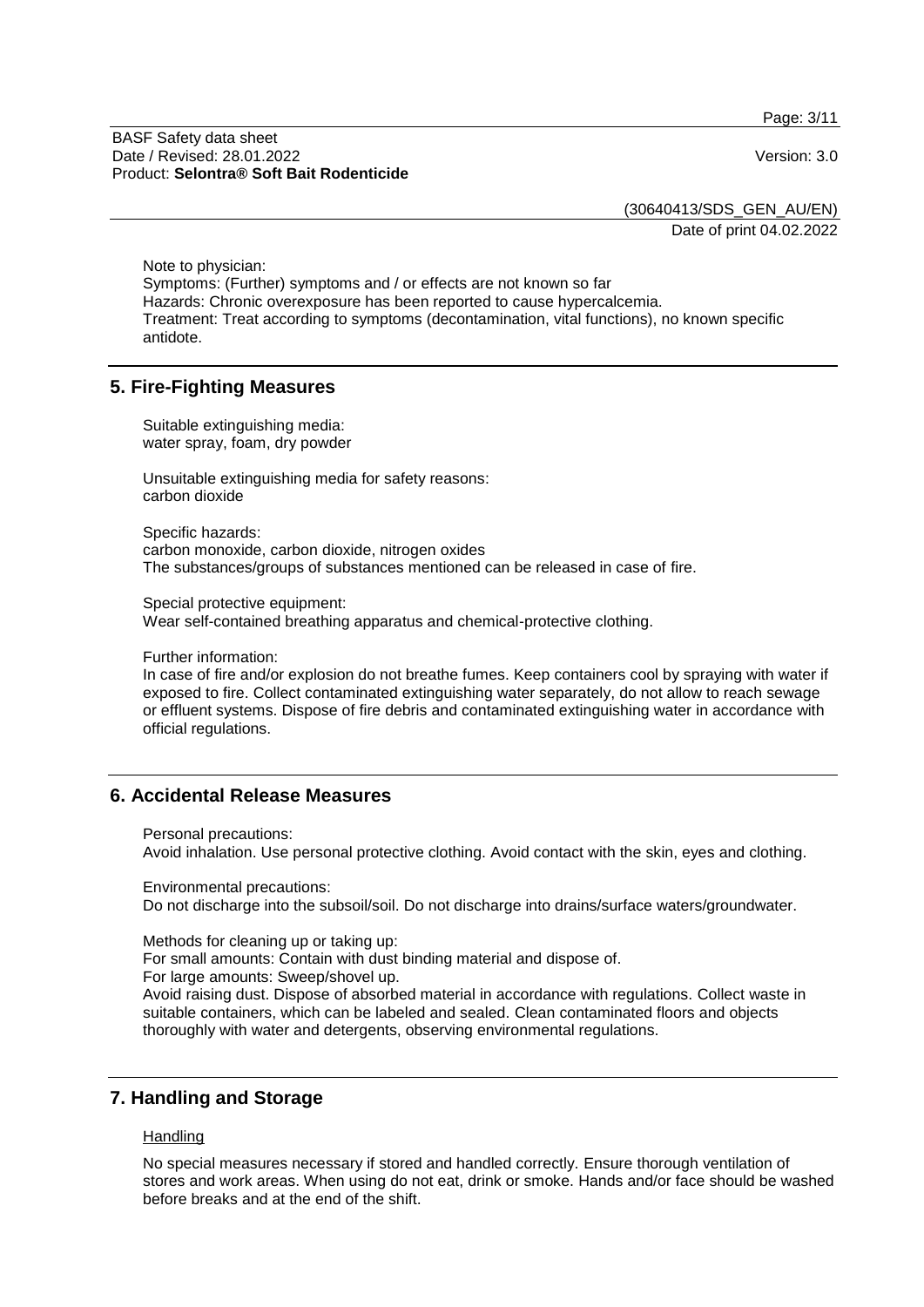Page: 4/11

#### BASF Safety data sheet Date / Revised: 28.01.2022 Version: 3.0 Product: **Selontra® Soft Bait Rodenticide**

(30640413/SDS\_GEN\_AU/EN) Date of print 04.02.2022

Do not apply in the open – cover bait points or use bait boxes. If dead and/or dying rats or mice are found during and after the control program, these must be cleared away immediately in order to avoid secondary poisoning phenomena.

Protection against fire and explosion: No special precautions necessary. The substance/product is non-combustible. Product is not explosive.

#### Storage

Segregate from foods and animal feeds. Odour-sensitive: Segregate from products releasing odours. Further information on storage conditions: Keep only in the original container in a cool, wellventilated place. Keep container dry. Keep away from heat. Protect from direct sunlight. Protect against moisture.

Storage stability: Storage duration: 36 Months

# **8. Exposure controls and personal protection**

Components with occupational exposure limits

sucrose, 57-50-1;

TWA value 10 mg/m3 (ACGIHTLV) TWA value 10 mg/m3 (AU NOEL), Inhalable dust This value is for inhalable dust containing no asbestos and < 1% crystalline silica.

TWA value 10 mg/m3 (OEL (AU)), Inhalable dust

corn oil, 8001-30-7;

TWA value 10 mg/m3 (AU NOEL), Inhalable mist TWA value 10 mg/m3 (OEL (AU)), Inhalable dust TWA value 3 mg/m3 (ACGIHTLV), Respirable particles TWA value 10 mg/m3 (ACGIHTLV), Inhalable particles TWA value 10 mg/m3 (AU NOEL), Inhalable dust Where no specific exposure standard has been assigned and the substance is both of inherently low toxicity and free from toxic impurities, exposure to dusts should be maintained below 10 mg/m3, measured as inhalable dust (8-hour TWA).

Palm oil, 8002-75-3;

TWA value 10 mg/m3 (AU NOEL), Inhalable mist TWA value 10 mg/m3 (OEL (AU)), Inhalable dust TWA value 3 mg/m3 (ACGIHTLV), Respirable particles TWA value 10 mg/m3 (ACGIHTLV), Inhalable particles

Personal protective equipment

Respiratory protection: Respiratory protection not required.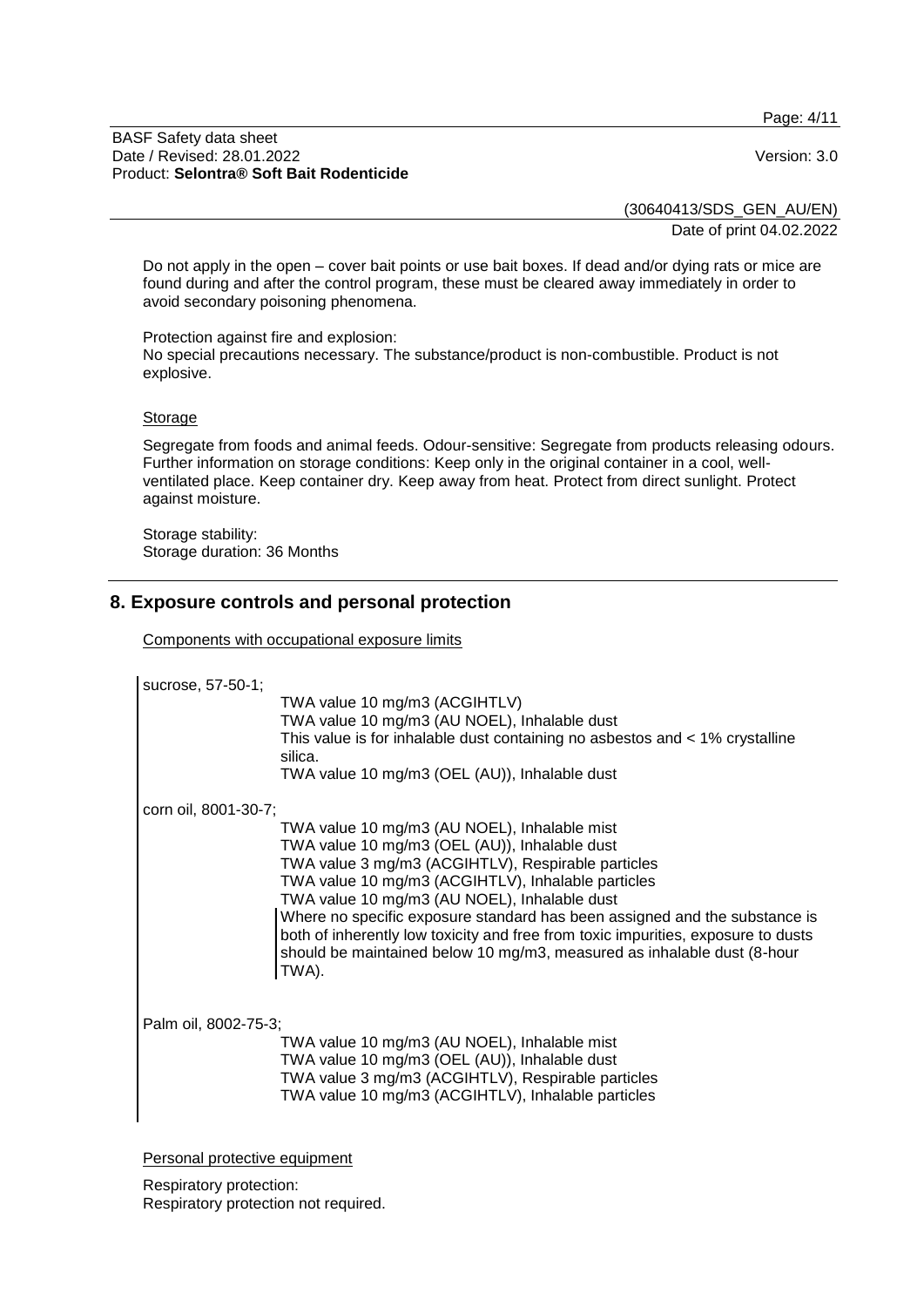Page: 5/11

#### BASF Safety data sheet Date / Revised: 28.01.2022 Version: 3.0 Product: **Selontra® Soft Bait Rodenticide**

(30640413/SDS\_GEN\_AU/EN)

Date of print 04.02.2022

Hand protection:

Protective gloves (EN ISO 374-1) are required for the safe handling of this product and are also recommended for protection against rodent-borne diseases.

e.g. nitrile rubber (0.4 mm), chloroprene rubber (0.5 mm), polyvinylchloride (0.7 mm) and other Manufacturer's directions for use should be observed because of great diversity of types.

Eye protection: Eye protection not required.

Body protection: Body protection not required.

General safety and hygiene measures: Handle in accordance with good industrial hygiene and safety practice. Wearing of closed work clothing is recommended. Store work clothing separately. Keep away from food, drink and animal feeding stuffs.

## **9. Physical and Chemical Properties**

| Form:                                                                    | solid                                                                                                                                                                                                                 |
|--------------------------------------------------------------------------|-----------------------------------------------------------------------------------------------------------------------------------------------------------------------------------------------------------------------|
| Colour:                                                                  | grey to green                                                                                                                                                                                                         |
| Odour:                                                                   | sweetish, faint odour                                                                                                                                                                                                 |
| Odour threshold:                                                         | Not determined due to potential health hazard by inhalation.                                                                                                                                                          |
| pH value:                                                                | approx. $5 - 7$<br>(1 %(m), 20 °C)<br>(as suspension)                                                                                                                                                                 |
| Melting point:                                                           | The product has not been tested.                                                                                                                                                                                      |
| Boiling point:                                                           | The product has not been tested.                                                                                                                                                                                      |
| Flash point:                                                             | not applicable, the product is a solid                                                                                                                                                                                |
| Evaporation rate:                                                        | not applicable                                                                                                                                                                                                        |
| Flammability (solid/gas): not highly flammable<br>Lower explosion limit: | As a result of our experience with this<br>product and our knowledge of its<br>composition we do not expect any<br>hazard as long as the product is used<br>appropriately and in accordance with<br>the intended use. |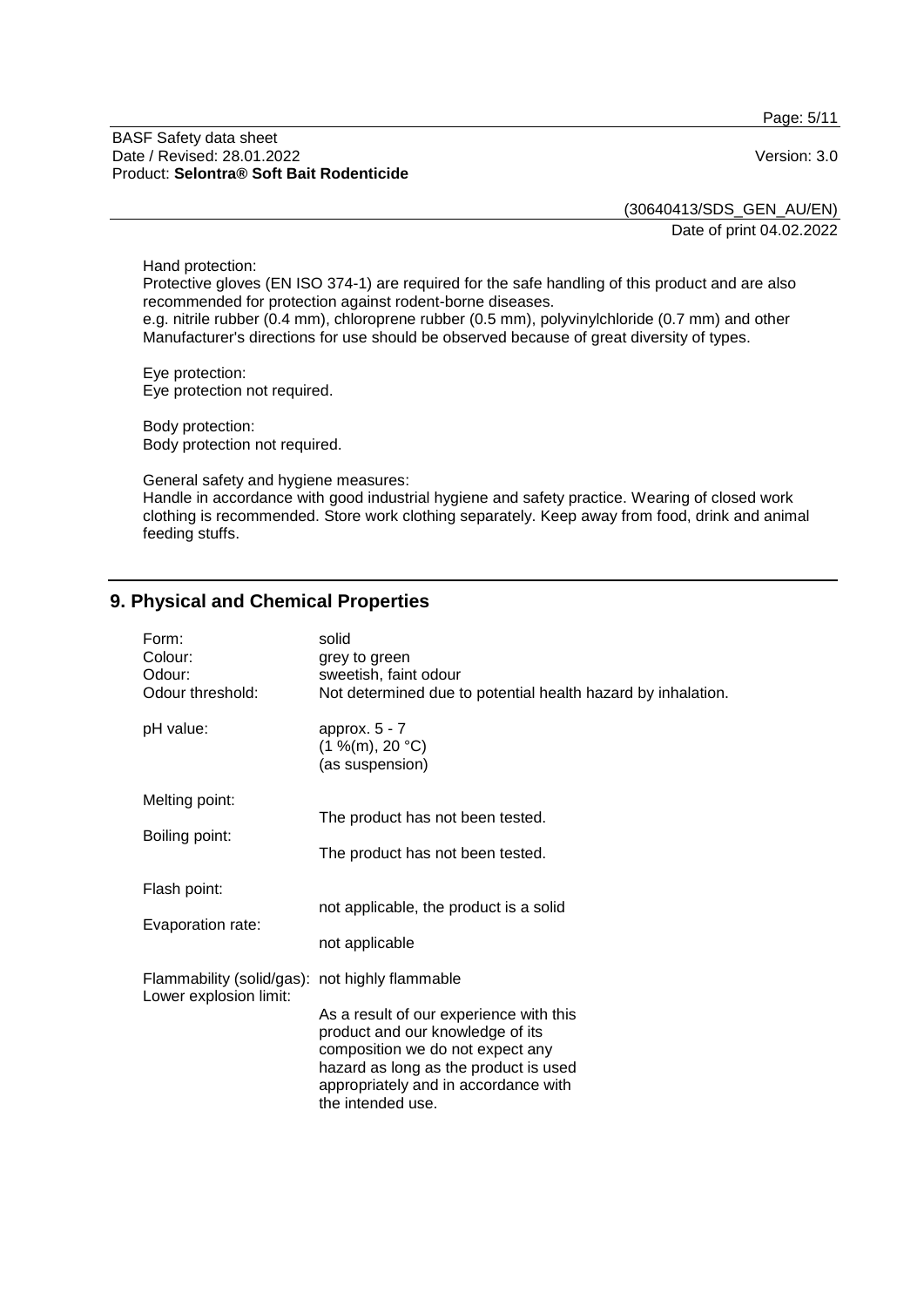Page: 6/11

#### BASF Safety data sheet Date / Revised: 28.01.2022 Version: 3.0 Product: **Selontra® Soft Bait Rodenticide**

|                                                                             |                                                                                                                                                                                                                       | (30640413/SDS_GEN_AU/EN)                  |
|-----------------------------------------------------------------------------|-----------------------------------------------------------------------------------------------------------------------------------------------------------------------------------------------------------------------|-------------------------------------------|
|                                                                             |                                                                                                                                                                                                                       | Date of print 04.02.2022                  |
| Upper explosion limit:                                                      | As a result of our experience with this<br>product and our knowledge of its<br>composition we do not expect any<br>hazard as long as the product is used<br>appropriately and in accordance with<br>the intended use. |                                           |
| Thermal decomposition: 180 °C, 270 kJ/kg                                    | (onset temperature)                                                                                                                                                                                                   | (DSC (OECD 113))                          |
|                                                                             | 280 °C, 30 kJ/kg<br>(onset temperature)                                                                                                                                                                               | (DSC (OECD 113))                          |
| Self ignition:                                                              | Not a substance liable to self-<br>decomposition according to UN<br>transport regulations, class 4.1.<br>Temperature: 318.0 °C                                                                                        | (Method: Regulation<br>440/2008/EC, A.16) |
| Self heating ability:                                                       | It is not a substance capable of<br>spontaneous heating according to<br>UN transport regulations class 4.2.                                                                                                           |                                           |
| Explosion hazard:<br>Fire promoting properties:                             | not explosive<br>not fire-propagating                                                                                                                                                                                 | (Regulation 440/2008/EC,<br>A.17)         |
| Vapour pressure:                                                            | not applicable                                                                                                                                                                                                        |                                           |
| Density:                                                                    | approx. 1.32 g/cm3<br>(20 °C)                                                                                                                                                                                         |                                           |
| Relative vapour density (air):                                              | not applicable                                                                                                                                                                                                        |                                           |
| Solubility in water:<br>Partitioning coefficient n-octanol/water (log Pow): | insoluble<br>The statements are based on the<br>properties of the individual<br>components.                                                                                                                           |                                           |
| Information on: sucrose                                                     |                                                                                                                                                                                                                       |                                           |
|                                                                             | Partitioning coefficient n-octanol/water (log Pow): -3.27<br>Literature data.                                                                                                                                         |                                           |
|                                                                             |                                                                                                                                                                                                                       |                                           |

Viscosity, dynamic:

not applicable, the product is a solid

# **10. Stability and Reactivity**

Conditions to avoid: See SDS section 7 - Handling and storage.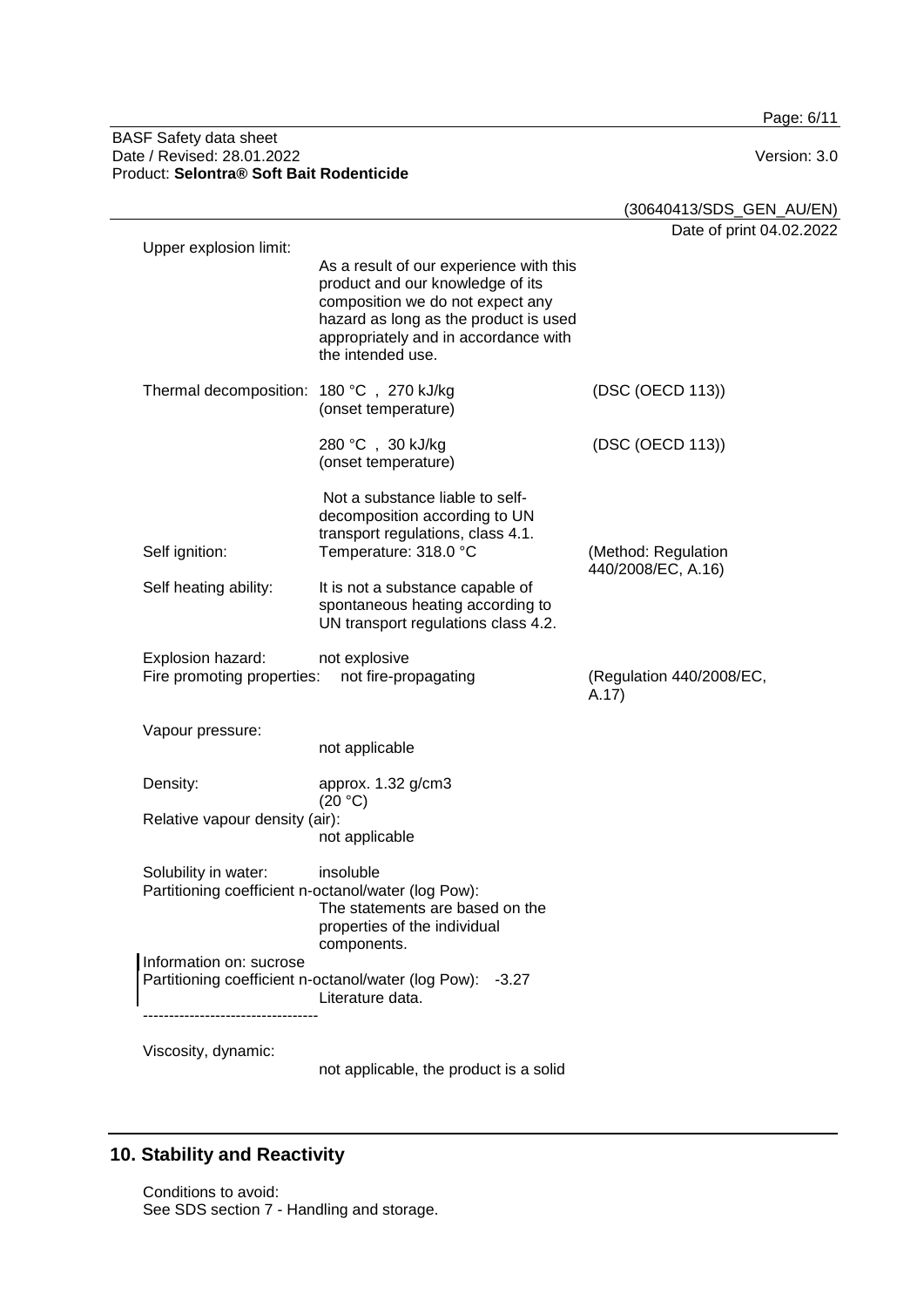Page: 7/11

#### BASF Safety data sheet Date / Revised: 28.01.2022 Version: 3.0 Product: **Selontra® Soft Bait Rodenticide**

(30640413/SDS\_GEN\_AU/EN)

Date of print 04.02.2022

| Thermal decomposition: | 180 °C, 270 kJ/kg (DSC (OECD 113))<br>(onset temperature)                                         |
|------------------------|---------------------------------------------------------------------------------------------------|
| Thermal decomposition: | 280 °C, 30 kJ/kg (DSC (OECD 113))<br>(onset temperature)                                          |
| Thermal decomposition: | Not a substance liable to self-decomposition according to<br>UN transport regulations, class 4.1. |

Substances to avoid: strong oxidizing agents, strong bases, strong acids

Hazardous reactions: No hazardous reactions if stored and handled as prescribed/indicated.

Hazardous decomposition products: No hazardous decomposition products if stored and handled as prescribed/indicated.

# **11. Toxicological Information**

#### **Acute toxicity**

Assessment of acute toxicity: Virtually nontoxic after a single skin contact. Virtually nontoxic by inhalation. Virtually nontoxic after a single ingestion.

Experimental/calculated data: LD50 rat (oral): > 5,000 mg/kg (OECD Guideline 425) No mortality was observed.

LC50 rat (by inhalation): Not inhalable due to the physico-chemical properties of the product.

LD50 rat (dermal): > 5,000 mg/kg No mortality was observed.

#### **Irritation**

Assessment of irritating effects: Not irritating to the eyes. Not irritating to the skin.

Experimental/calculated data: Skin corrosion/irritation rabbit: non-irritant

Serious eye damage/irritation rabbit: non-irritant

#### **Respiratory/Skin sensitization**

Assessment of sensitization: There is no evidence of a skin-sensitizing potential.

Experimental/calculated data: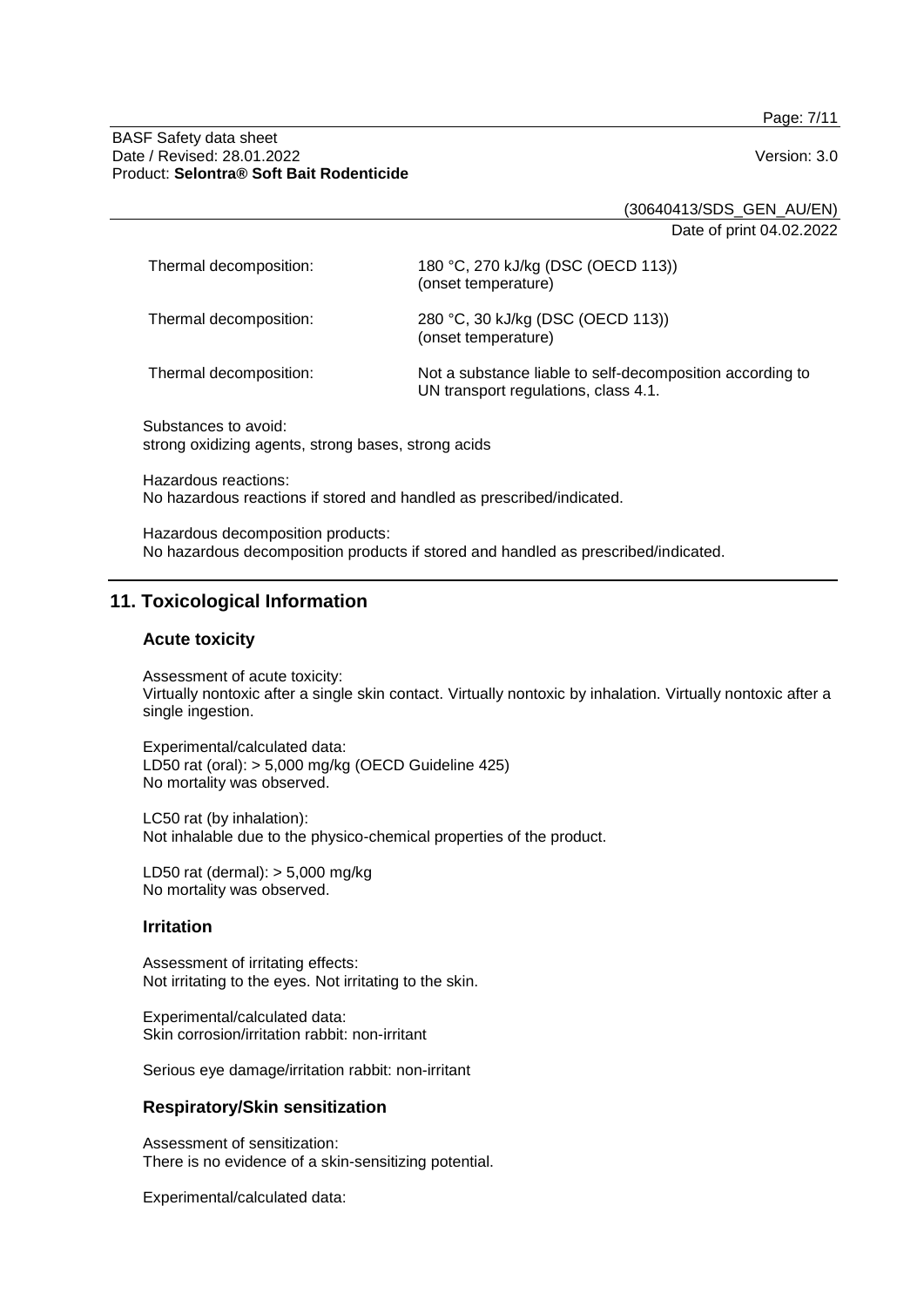Page: 8/11

#### BASF Safety data sheet Date / Revised: 28.01.2022 Version: 3.0 Product: **Selontra® Soft Bait Rodenticide**

(30640413/SDS\_GEN\_AU/EN)

Date of print 04.02.2022

Buehler test guinea pig: Non-sensitizing.

#### **Germ cell mutagenicity**

Assessment of mutagenicity: The product has not been tested. The statement has been derived from the properties of the individual components. Mutagenicity tests revealed no genotoxic potential.

## **Carcinogenicity**

Assessment of carcinogenicity: The product has not been tested. The statement has been derived from the properties of the individual components.

Information on: corn oil Assessment of carcinogenicity: Based on available data, the classification criteria are not met. ----------------------------------

# **Reproductive toxicity**

Assessment of reproduction toxicity:

The product has not been tested. The statement has been derived from the properties of the individual components. The results of animal studies gave no indication of a fertility impairing effect.

## **Developmental toxicity**

Assessment of teratogenicity:

The product has not been tested. The statement has been derived from the properties of the individual components. Animal studies gave no indication of a developmental toxic effect at doses that were not toxic to the parental animals.

## **Specific target organ toxicity (single exposure):**

Assessment of STOT single:

Based on the available information there is no specific target organ toxicity to be expected after a single exposure.

Remarks: The product has not been tested. The statement has been derived from the properties of the individual components.

## **Repeated dose toxicity and Specific target organ toxicity (repeated exposure)**

Assessment of repeated dose toxicity: The product has not been tested. The statement has been derived from the properties of the individual components.

Information on: corn oil Assessment of repeated dose toxicity: Based on available data, the classification criteria are not met. ----------------------------------

## **Aspiration hazard**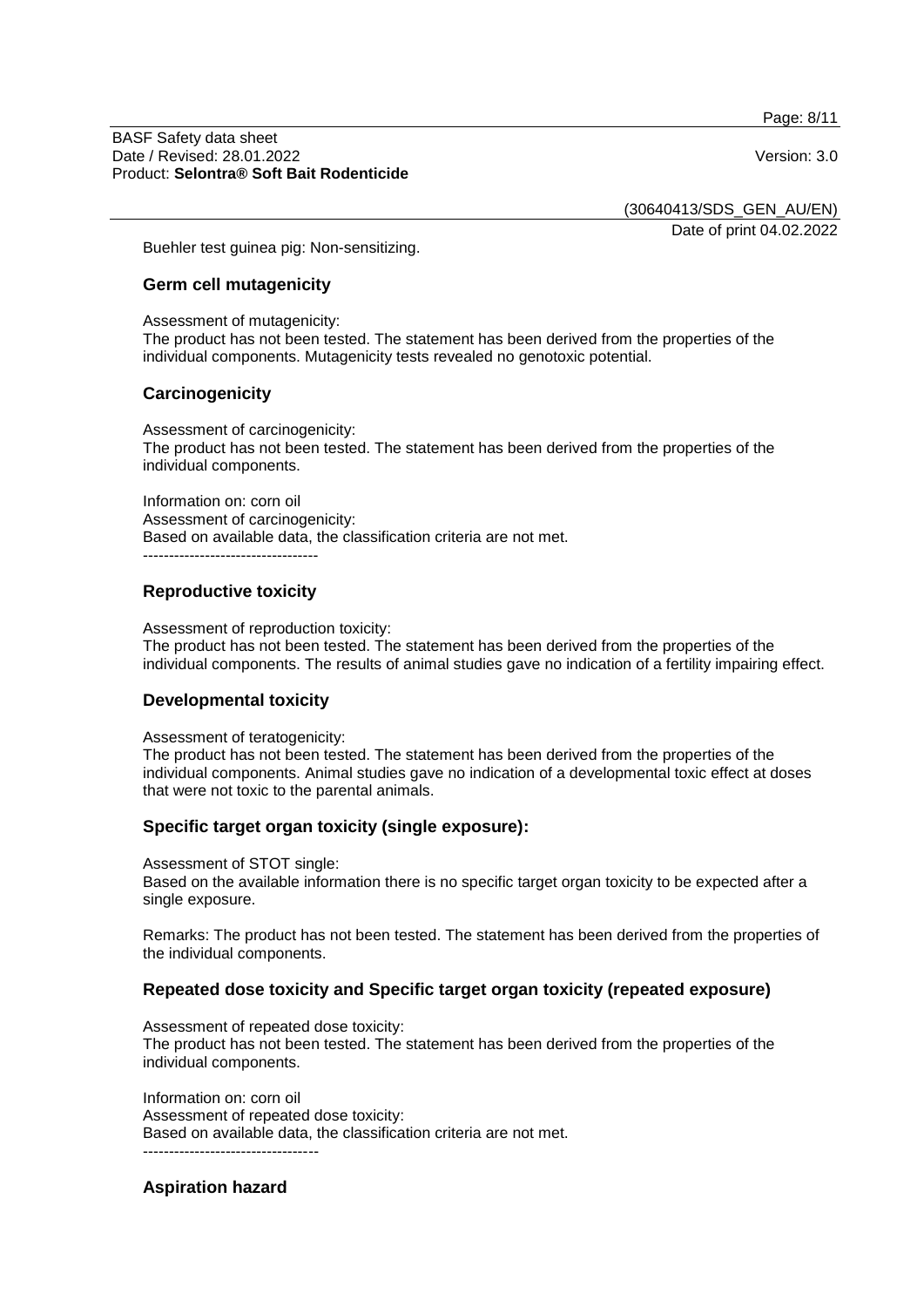Page: 9/11

#### BASF Safety data sheet Date / Revised: 28.01.2022 Version: 3.0 Product: **Selontra® Soft Bait Rodenticide**

(30640413/SDS\_GEN\_AU/EN)

Date of print 04.02.2022

The product has not been tested. The statement has been derived from the properties of the individual components. No aspiration hazard expected.

#### **Other relevant toxicity information**

Misuse can be harmful to health.

## **12. Ecological Information**

#### **Ecotoxicity**

Assessment of aquatic toxicity:

There is a high probability that the product is not acutely harmful to aquatic organisms. The product has not been tested. The statement has been derived from the properties of the individual components.

Information on: corn oil Toxicity to fish: LC0 3,000 mg/l, Leuciscus idus (OECD 203; ISO 7346; 92/69/EEC, C.1) The product has not been tested. The statement has been derived from substances/products of a similar structure or composition. Analogous: Assessment derived from products with similar chemical character.

----------------------------------

Assessment of terrestrial toxicity: Hazardous to birds and mammals.

## **Mobility**

Assessment transport between environmental compartments: No data available. The product has not been tested. The statement has been derived from the properties of the individual components.

## **Persistence and degradability**

Assessment biodegradation and elimination (H2O): The product has not been tested. The statement has been derived from the properties of the individual components.

Information on: corn oil Assessment biodegradation and elimination (H2O): Readily biodegradable (according to OECD criteria). The product has not been tested. The statement has been derived from substances/products of a similar structure or composition.

Information on: Oils, palm Assessment biodegradation and elimination (H2O): Readily biodegradable. ----------------------------------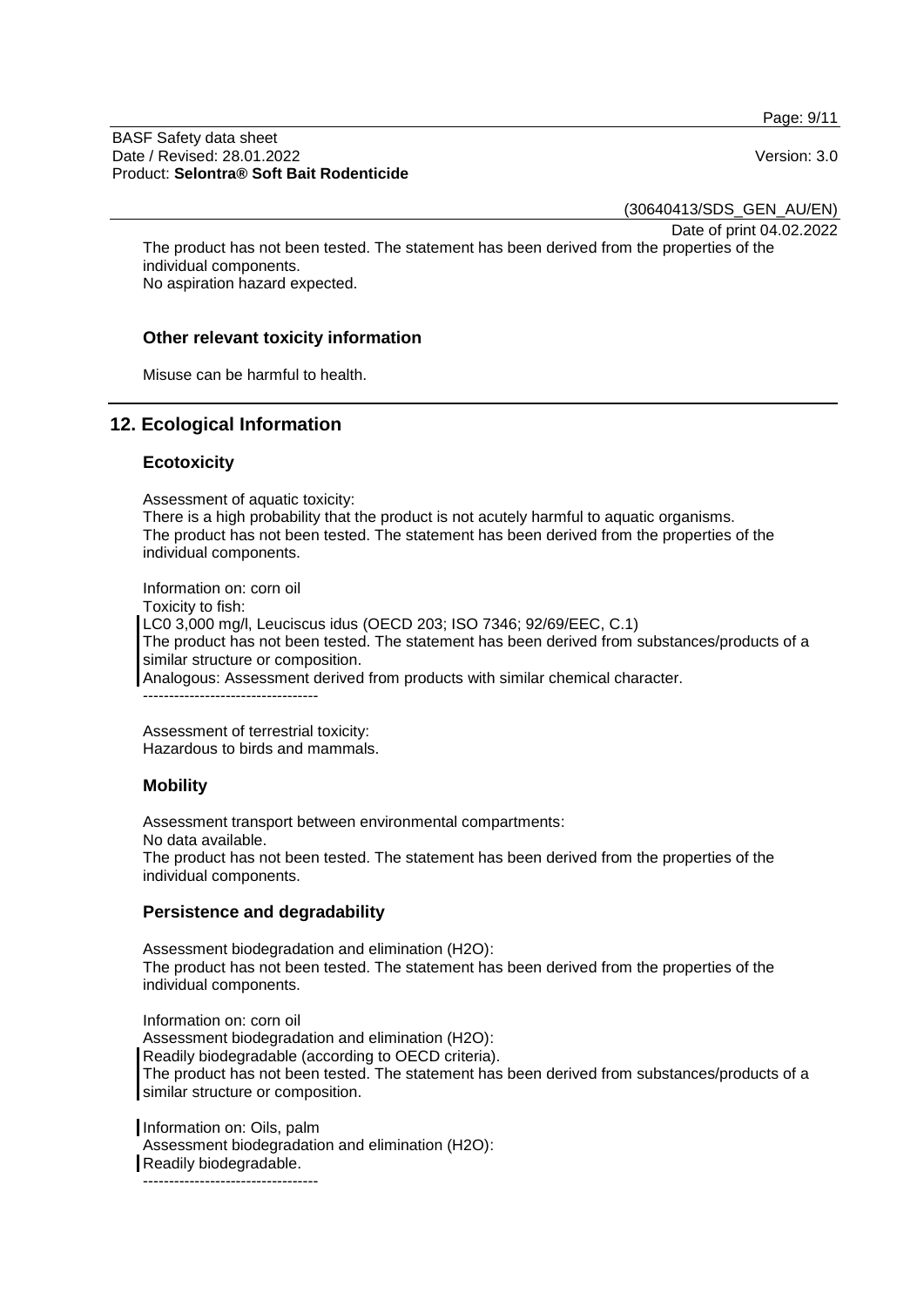Page: 10/11

#### BASF Safety data sheet Date / Revised: 28.01.2022 Version: 3.0 Product: **Selontra® Soft Bait Rodenticide**

(30640413/SDS\_GEN\_AU/EN)

Date of print 04.02.2022

#### **Bioaccumulation potential**

Assessment bioaccumulation potential: The product has not been tested. The statement has been derived from the properties of the individual components.

Information on: sucrose Assessment bioaccumulation potential: Because of the n-octanol/water distribution coefficient (log Pow) accumulation in organisms is not to be expected. ----------------------------------

## **Additional information**

Other ecotoxicological advice: Must not be discharged into the environment.

# **13. Disposal Considerations**

Must be disposed of or incinerated in accordance with local regulations.

Contaminated packaging: Contaminated packaging should be emptied as far as possible and disposed of in the same manner as the substance/product.

# **14. Transport Information**

# **Domestic transport:** Not classified as a dangerous good under transport regulations **Sea transport** IMDG Not classified as a dangerous good under transport regulations

**Air transport** IATA/ICAO

Not classified as a dangerous good under transport regulations

# **15. Regulatory Information**

#### **Other regulations**

If other regulatory information applies that is not already provided elsewhere in this safety data sheet, then it is described in this subsection.